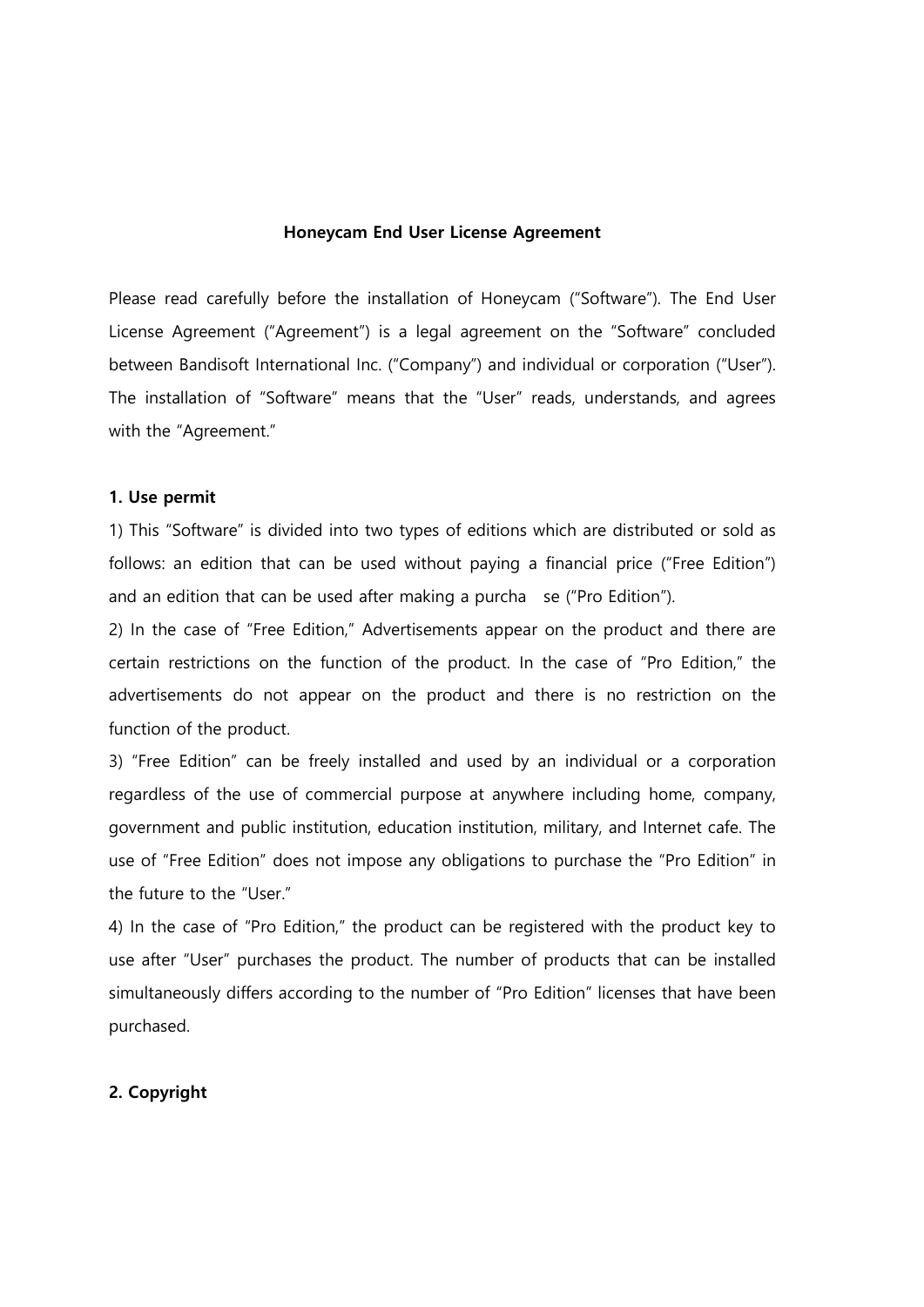1) Rights, ownership, authority, and intellectual property rights on the "Software" and its related documents shall be owned by "Company." The "Software" is protected by the Copyright Act of the Republic of Korea and Universal Copyright Convention.

2) The "User" may use the "Software" and its related documents only in a way to comply with all relevant legislations in the region where the "User" is located, including (not limited to) restrictions related to the copyright and intellectual property rights.

3) The "User" may not change, reverse engineer, decompile, or disassemble the "Software" out of the limited scope which is specified and permitted by related legislations, and may not duplicate or copy the "Software" and its related prints to distribute without written approval of "Company." When the copyright of "Company" is infringed by the aforementioned actions, the "Company" may claim compensation to the "User" regarding all damages incurred from the infringement of copyright.

4) The "User" may not alter or distribute the "Software" without written approval of "Company."

### 3. Purchase and refund

1) Prior to the purchase of "Pro Edition" of "Software," please check for any abnormalities of the product with "Free Edition" and then proceed with the purchase.

2) When there are critical problems in relation with the "Software" or there are important updates or announcements such as change of "Agreement," the "Company" may announce its contents to the "User" via email.

3) When the product key is not registered, the refund is possible within 7 days from the payment date. When the product key has been already registered or it has been more than 7 days after the payment, the refund shall not be possible.

4) The free technical support related to the "Software" (management of failure and malfunction, inquiry of product key, etc.) shall be provided for one year from the purchase date of the product.

5) When the "User" take any actions to change the contents or function of "Software" abnormally or to remove, disable, or circumvent the overall security measures included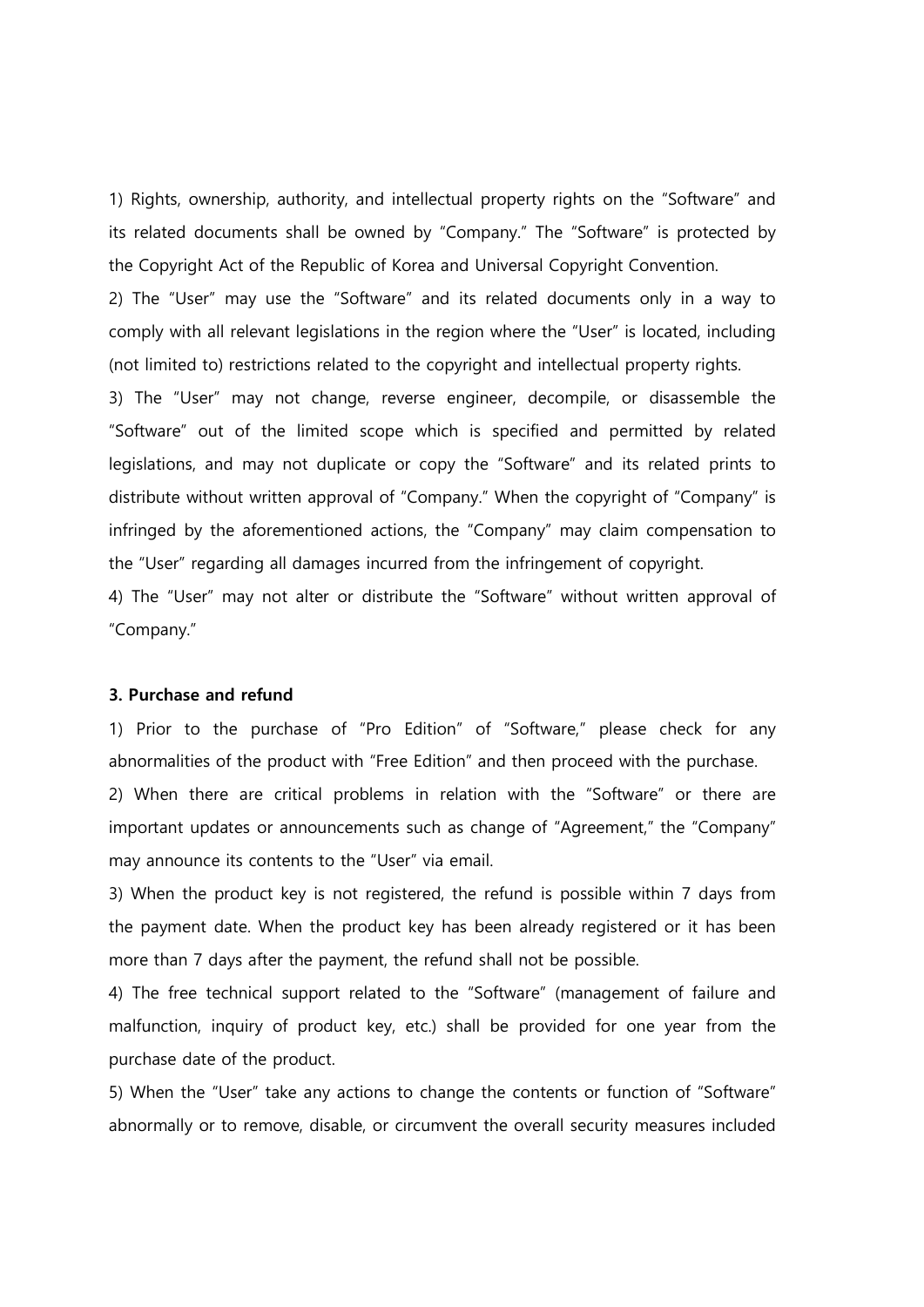with the "Software" in relation with the registration of product key, (including and not limited to hacking and cracking) the "Company" may confiscate the license of "Pro Edition" from the relevant "User." The refund on the confiscated license would not be possible.

### 4. Registration

1) "Free Edition" does not require any purchase or registration of the product separately.

2) When the purchase of "Pro Edition" is completed, the "Company" shall send a product key via email, and the "User" may register the product key and use the "Pro Edition." The email address shall not be changed after the purchase.

3) In this agreement, "Device" means a physical or virtual hardware system capable of running the "Software." If multiple OSs are installed on a single hardware, each of the OSs is considered to be a separated "Device."

4) A license of "Pro Edition" is a single-device license. It is required to purchase as many licenses as the number of "Devices" on which the "User" uses the product. For example, making a purchase of 10 licenses allows the "User" to use the product on 10 "Devices" with the same product key.

5) The Internet connection is required for the product registration of "Pro Edition."

# 5. Product transfer

1) The license of "Pro Edition" may not be transferred, distributed, rented, or resold to a third party without written approval of "Company."

2) However, when the company, which purchased the "Pro Edition," is merged or acquired by another company, the "Software" may be transferred as an asset of the company which is merged or acquired. In this case, the company which acquires the "Software" has to agree with the "Agreement" as well.

# 6. Communication function and data collection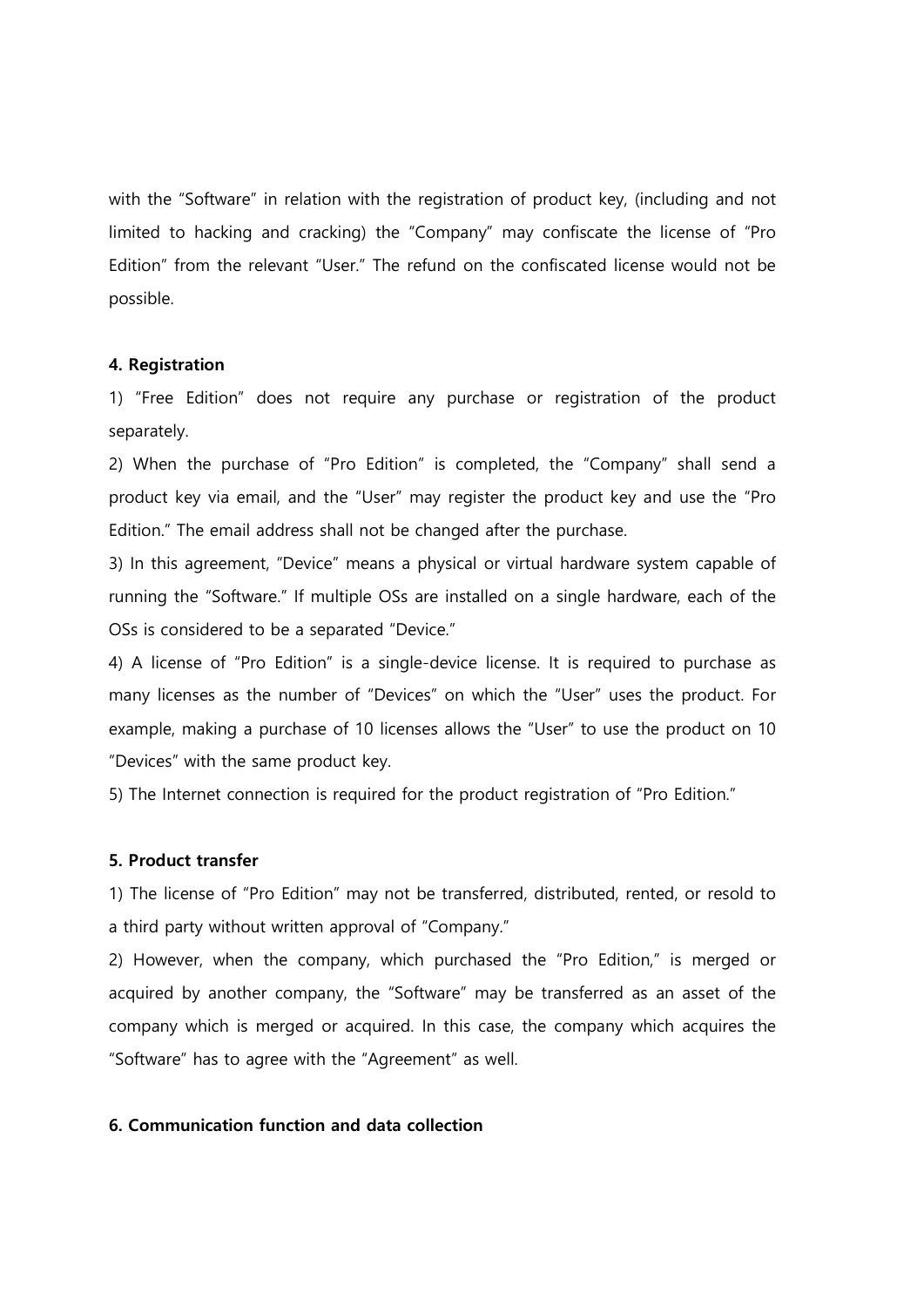The "Software" includes the communication function through the Internet as a part of normal operation. The following contents are included in the information handled by "Software" through the communication function:

- Version information for the update function of the product

- Advertisement information to be displayed in the "Free Edition"

- Information for the authentication, registration and license management of "Pro Edition" (including computer name and IP address)

- Hardware information encrypted with a one-way hash for the authentication, registration, and license management of "Pro Edition"

- Anonymous information regarding the contents of error (when it occurs) for the quality improvement of "Software"

- Anonymous user statistics information by using a third-party analysis tool such as Google Analytics for the quality improvement of "Software"

### 7. Limitation of responsibility

1) The installation and use of "Software" shall be performed entirely under the sole discretion of the "User," and the risk of any possible problems followed by the performance shall also be taken by the "User."

2) The "User" shall take proper measures (including and not limited to backup) to protect the important data. The "Company" shall not take any responsibility on the loss of any data which is occurred by any error of "Software" or mistake of the "User" during the process of using the "Software" by the "User."

3) The "Company" does not guarantee the security and performance of "Software," and does not guarantee that all errors which occur on the "Software" in the future would be corrected.

4) The "Company" shall not take any responsibilities with the "User" or a third party under any circumstances and any legal principles regarding any kinds of losses (including and not limited to indirect, consequential, incidental or exemplary losses and damages) incurred from the use of the "Software" or provision of customer service (or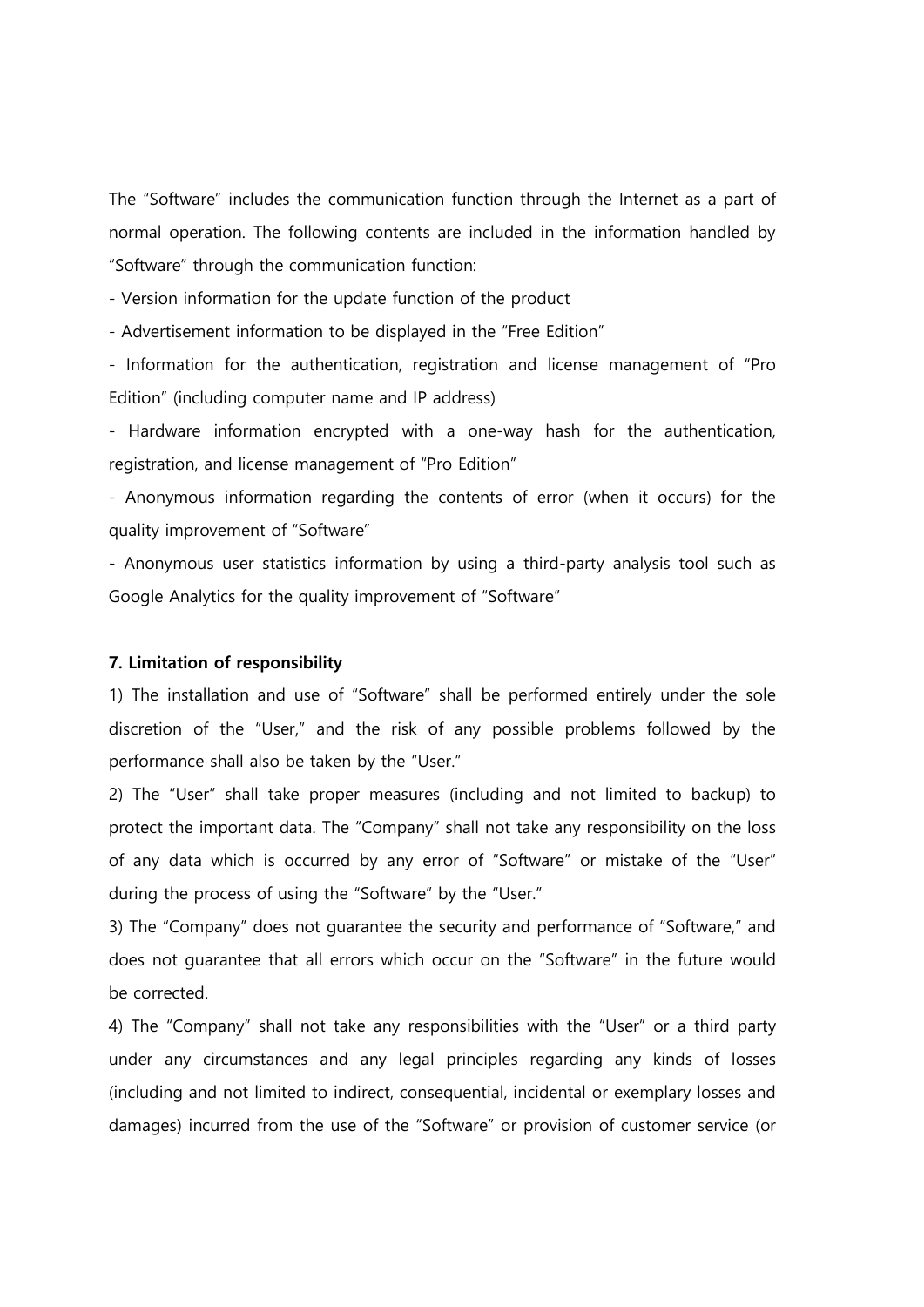failure of the use and the provision), in the limited scope which is specified and permitted by related legislations. This shall be the same if the "Company" has known or has been notified with the possibility of the occurrence of the aforementioned damages. If the responsibility has to be taken by the "Company" in accordance with legislations, it may not exceed the actual purchase expense paid by the "User" for the purchase of "Software."

### 8. Governing Law and jurisdiction

The dispute occurred between the "Company" and the "User" shall be governed in accordance with the law of Republic of Korea, and the jurisdiction of legal proceedings regarding all legal disputes related to the use right of "Software" and this contract, shall comply with the related regulations in the Civil Procedure Act.

## 9. Termination of Contract

1) When the "User" fails to comply with "Agreement," the contract regarding the use of this product shall be terminated automatically. This termination may not require any kinds of notification to take effect.

2) When the contract is terminated, the "User" shall cease the use of all or parts of "Software," and shall completely discard the original copy and all duplicated copies of "Software."

3) The "User" may terminate the contract regarding the use of this product through the removal of the "Software" (program uninstallation) at any time.

# 10. Others

1) Any unspecified matters in this "Agreement" shall comply with the regulation of related legislations such as the Copyright Act, Act on the Consumer Protection in Electronic Commerce, Etc.